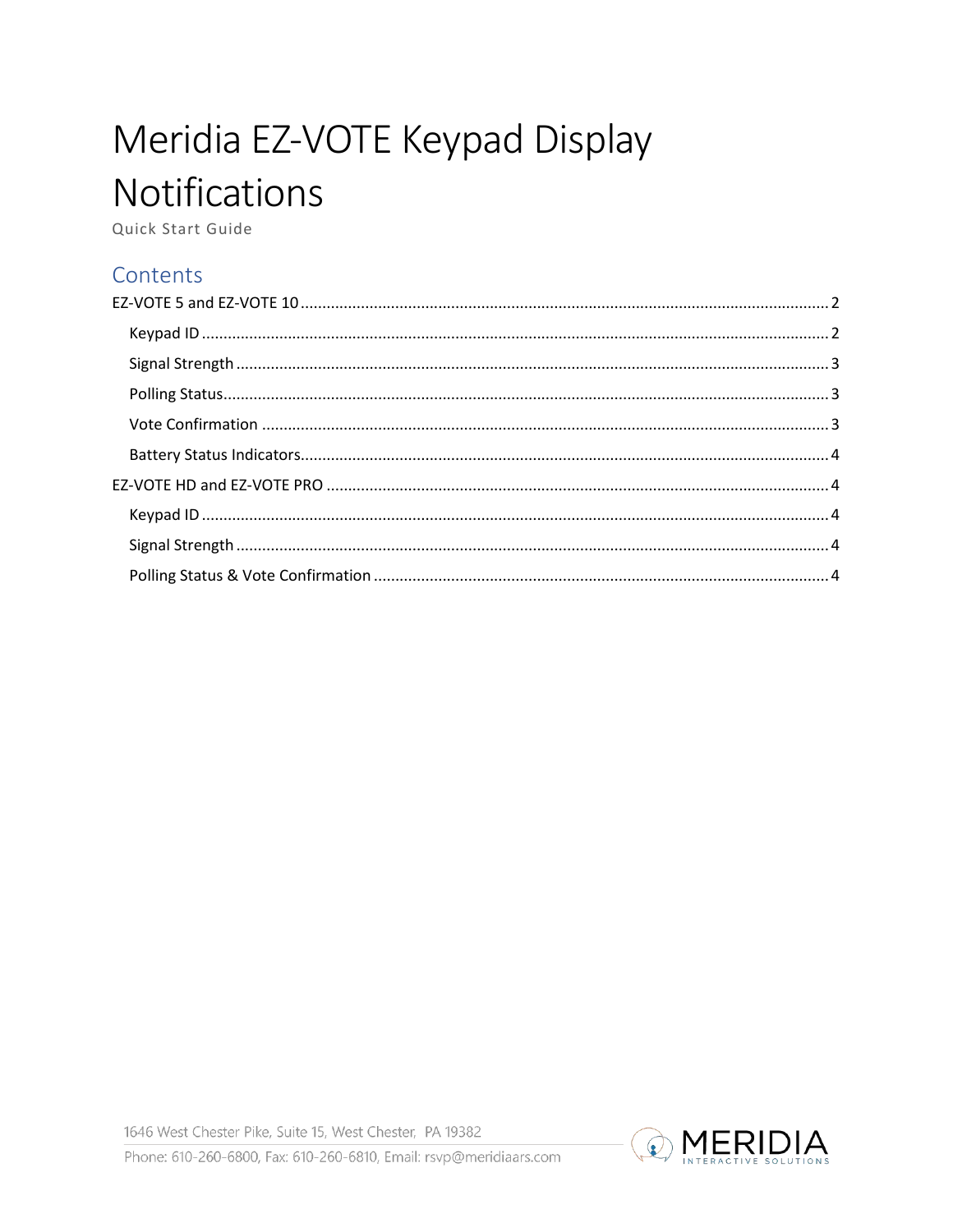## <span id="page-1-0"></span>EZ-VOTE 5 and EZ-VOTE 10

#### <span id="page-1-1"></span>Keypad ID

EZ-VOTE 10 keypad allows the user to determine the Keypad ID by simply pressing the "Clear" (backspace) button. EZ-VOTE 5 does not have this option:



*Figure 1 - PLEASE NOTE: Keypad ID will only show if the keypad is NOT in polling/testing mode*

EZ-VOTE 5 keypad doesn't have a display that can show a Keypad ID directly on it, so you'll have to use the Base Manager tool in EZ-VOTE plugin (Tools  $\rightarrow$  Base Manager), or physically label the keypads (if they're not already) instead.

Keypad ID is a four-digit number that will show on the keypad display and will correspond to the Base Manager 'box ordinal' when in Test Keypads mode:

| <b>Active Devices</b>        | Refresh List                      | <b>Test Keypads</b>  |          | Advanced Settings  | App Center | Device Manager                          |              | Disable ProVOTE Classic |
|------------------------------|-----------------------------------|----------------------|----------|--------------------|------------|-----------------------------------------|--------------|-------------------------|
| ProVOTE Classic              |                                   |                      |          |                    |            |                                         |              | <b>Recover API</b>      |
| машна                        | <b>Detected Devices</b><br>BaselD | <b>BaseAddress</b>   |          | <b>Base Serial</b> |            | PollingGroupsSimple                     |              | Status                  |
|                              |                                   | 7                    |          | B116040410         |            | 1-200                                   |              | Enabled                 |
| <b>MyVOTE LCD</b>            | <b>Test Area</b>                  |                      |          |                    |            |                                         |              | 1 to 64                 |
| $\alpha$                     | 1<br>$\overline{9}$               | $\overline{2}$<br>10 | 3        | L                  | 5<br>13    | 6<br>14                                 | $\tau$<br>15 | 8<br>16                 |
| o                            | 17                                | 18                   | 11<br>19 | 12<br>20           | 21         | 22                                      | 23           | 24                      |
| 00000                        | 25                                | 26                   | 27       | 28                 | 29         | 30                                      | 31           | 32                      |
|                              | 33                                | 34                   | 35       | 36                 | 37         | 38                                      | 39           | 40                      |
| ProVOTE &                    | 41                                | 42                   | 43       | 44                 | 45         | 46                                      | 47           | 48                      |
| ProVOTE TXT                  | 49                                | 50                   | 51       | 52                 | 53         | 54                                      | 55           | 56                      |
| 8888                         | 57                                | 58                   | 59       | 60                 | 61         | 62                                      | 63           | 64                      |
| WHOTE<br><b>Products TAT</b> | Environment                       |                      |          |                    |            |                                         |              |                         |
| 0000<br>GRAN<br>pee          | <b>F7-VOTE</b>                    | <b>Windows</b>       |          |                    | Office     | Microsoft Office PowerPoint 2016 64-bit |              | <b>API Version</b>      |

#### *Figure 2 - Base Manager shows the ID of the keypad that voted*

1646 West Chester Pike, Suite 15, West Chester, PA 19382



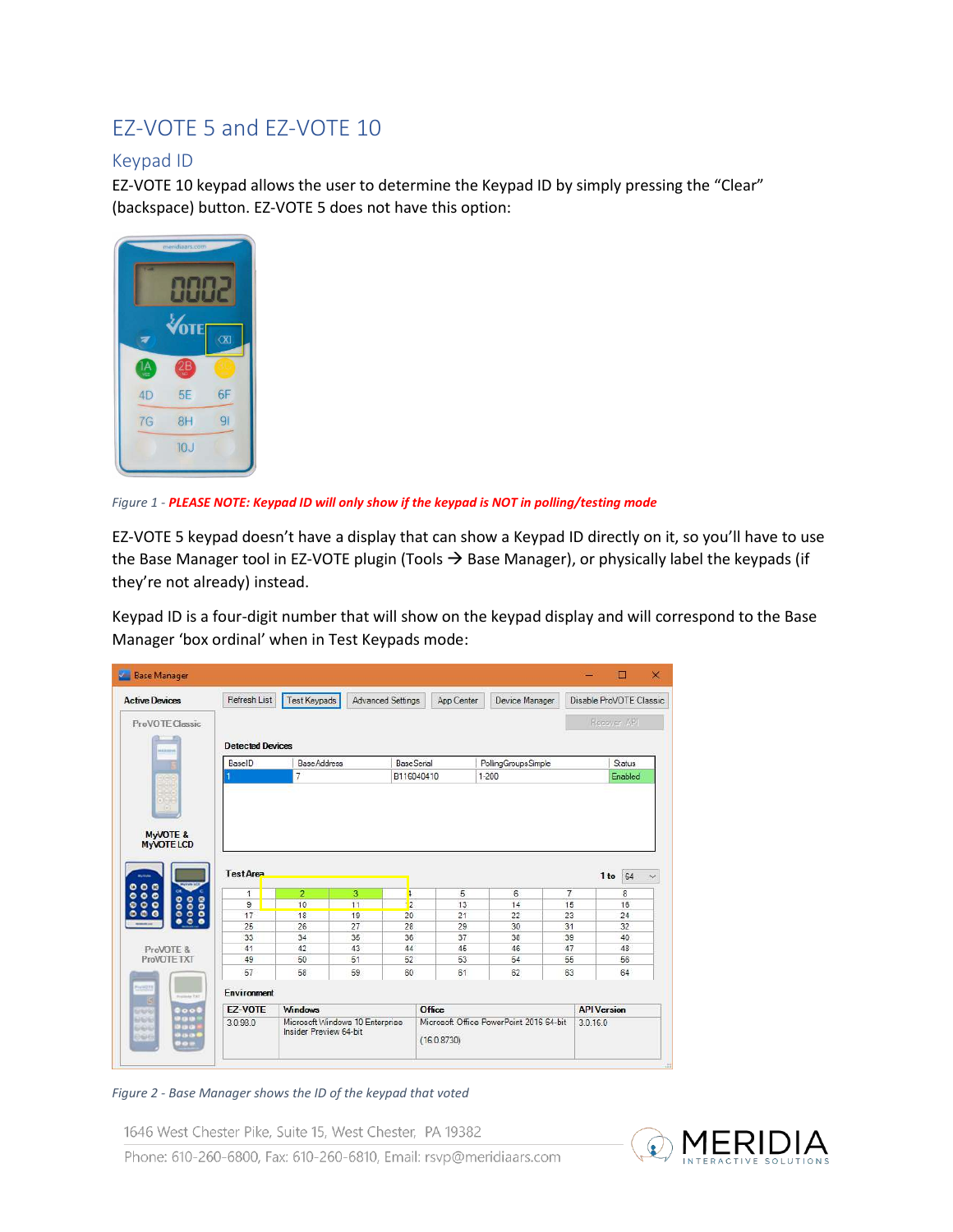#### <span id="page-2-0"></span>Signal Strength

When the keypad and base connect, you'll see a 'signal strength' icon in the top-left corner of the keypad display:



*Figure 3 - Signal strength depends on the distance of the keypad from the base* 

#### <span id="page-2-1"></span>Polling Status

When polling/testing mode is turned ON, the keypad display indicates an active polling session by a small "R" showing/flashing at the top of the display:



*Figure 4 - "R" indicates that polling has been opened and participant can vote* 

### <span id="page-2-2"></span>Vote Confirmation

Once the participant has voted (valid vote has been submitted), the keypad will confirm that the vote has been counted by showing "OK" in the top-right corner of the keypad display (EZ-VOTE 10), or below the signal strength icon (EZ-VOTE 5):



*Figure 5 - "OK" indicates that your vote has been received by the base receiver* 

1646 West Chester Pike, Suite 15, West Chester, PA 19382 Phone: 610-260-6800, Fax: 610-260-6810, Email: rsvp@meridiaars.com

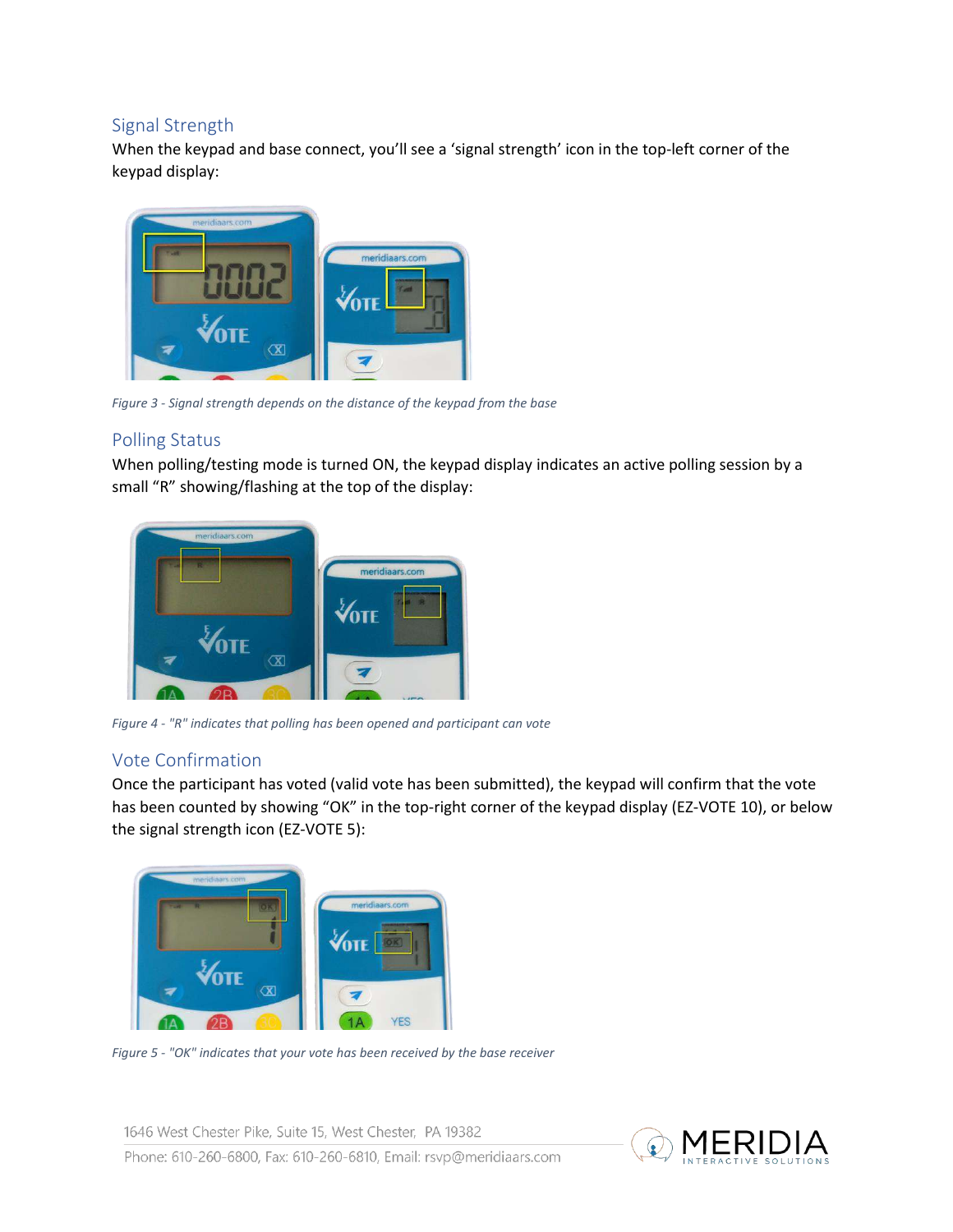#### <span id="page-3-0"></span>Battery Status Indicators

When the battery in your keypad gets close to be depleted, a battery status indicator will turn on. This signals about seven (7) more days of operation and you should change the batteries in the keypad.



*Figure 6 - Battery status indicator will let you know when it's time to change batteries.* 

## <span id="page-3-1"></span>EZ-VOTE HD and EZ-VOTE PRO

#### <span id="page-3-2"></span>Keypad ID

Like the EZ-VOTE 5, EZ-VOTE HD doesn't have a display capable of showing the Keypad ID directly on it, thus you'll have to use the Base Manager in EZ-VOTE plugin (see the workflow above) to determine the Keypad ID, or simply look at the Keypad ID label on the device:



### <span id="page-3-3"></span>Signal Strength

The HD and PRO keypads don't have a feature or an icon that would immediately show the strength of the signal, but there are other ways you are notified that you lost or cannot establish a connection to the base receiver.

### <span id="page-3-4"></span>Polling Status & Vote Confirmation

EZ-VOTE HD keypad signals no connectivity to the base receiver by showing a 'dash' across the middle of the display. However, if the keypad is connected to the base and you vote, say "8", you'll see the number 8 on the display, followed by an "o" (lowercase O) to confirm that the vote has been received "OK"



1646 West Chester Pike, Suite 15, West Chester, PA 19382 Phone: 610-260-6800, Fax: 610-260-6810, Email: rsvp@meridiaars.com